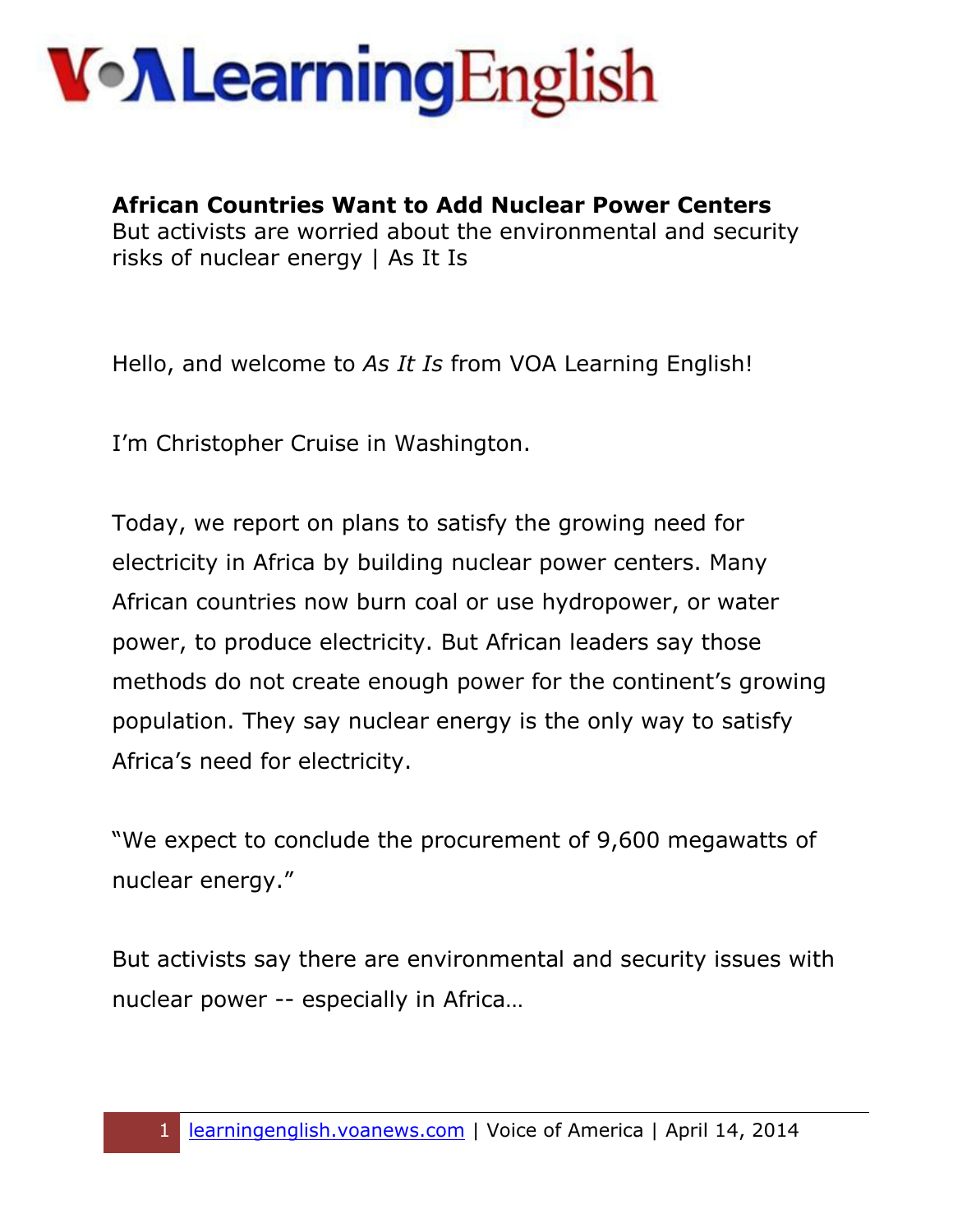"There's a lot of conflict and political tension in Africa. A lot of increasing terrorist activity, in, particularly north and central Africa -- crime syndicates operating."

Today, we tell about the African nations that want to set up nuclear reactors, and the concerns that activists have about nuclear power. Those are our subjects on *As It Is*.

#### **African Countries Want Nuclear Power Centers**

At least three African nations have expressed an interest in nuclear power. Kenya and Nigeria each want to start producing nuclear energy. And South Africa wants to expand its nuclear energy operations. South Africa is the only country south of the Sahara Desert with nuclear power centers.

Until now, African nations have depended heavily on coal and hydropower to produce electricity. But those production methods have caused problems -- including displacing communities and damaging the environment.

The World Bank says fewer than 10 percent of African homes are connected to electric power lines. This hurts development on the world's poorest continent.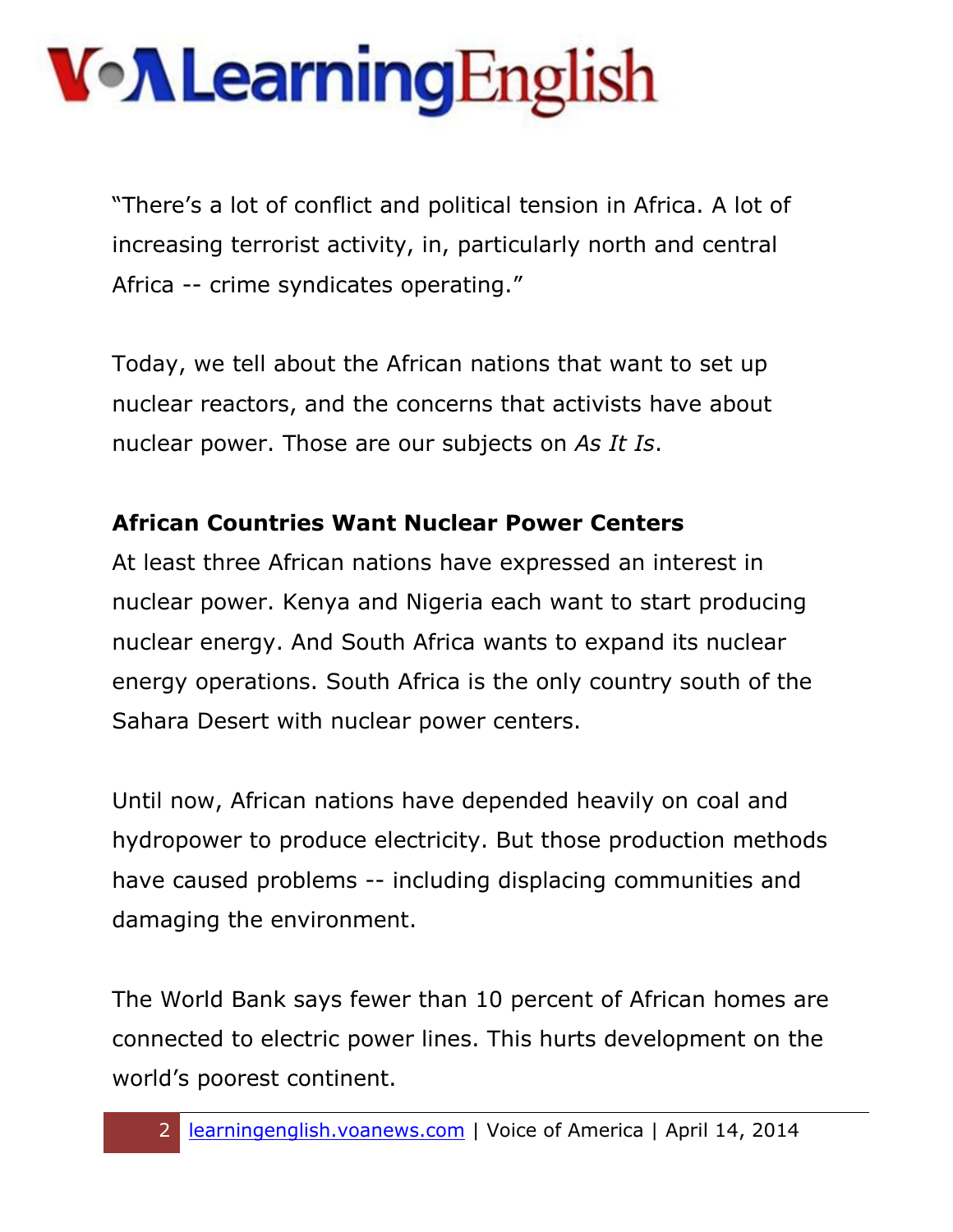The need for electricity has led a growing number of African nations to consider nuclear energy. For many years, some governments and activists have opposed plans to build nuclear reactors in Africa. But in recent years, more and more people have expressed support for nuclear power. The building of nuclear reactors is becoming increasingly popular in both developing and developed countries, including the United States.

Kelvin Kemm is a South African nuclear physicist. He is also the head of a group called Nuclear Africa. He says Africa cannot continue to depend on water and coal to make electricity.

"Africa's very largely fueled with hydropower. And in Africa it's possible to have droughts that last a couple of years. Therefore it's very risky to build an economy on hydropower. Many are not fortunate enough to have coal and gas, and therefore nuclear is an ideal solution for Africa."

South Africa is the only African nation that has successfully developed nuclear technology. Today, the Koeberg Nuclear Power Station produces about five percent of South Africa's electricity.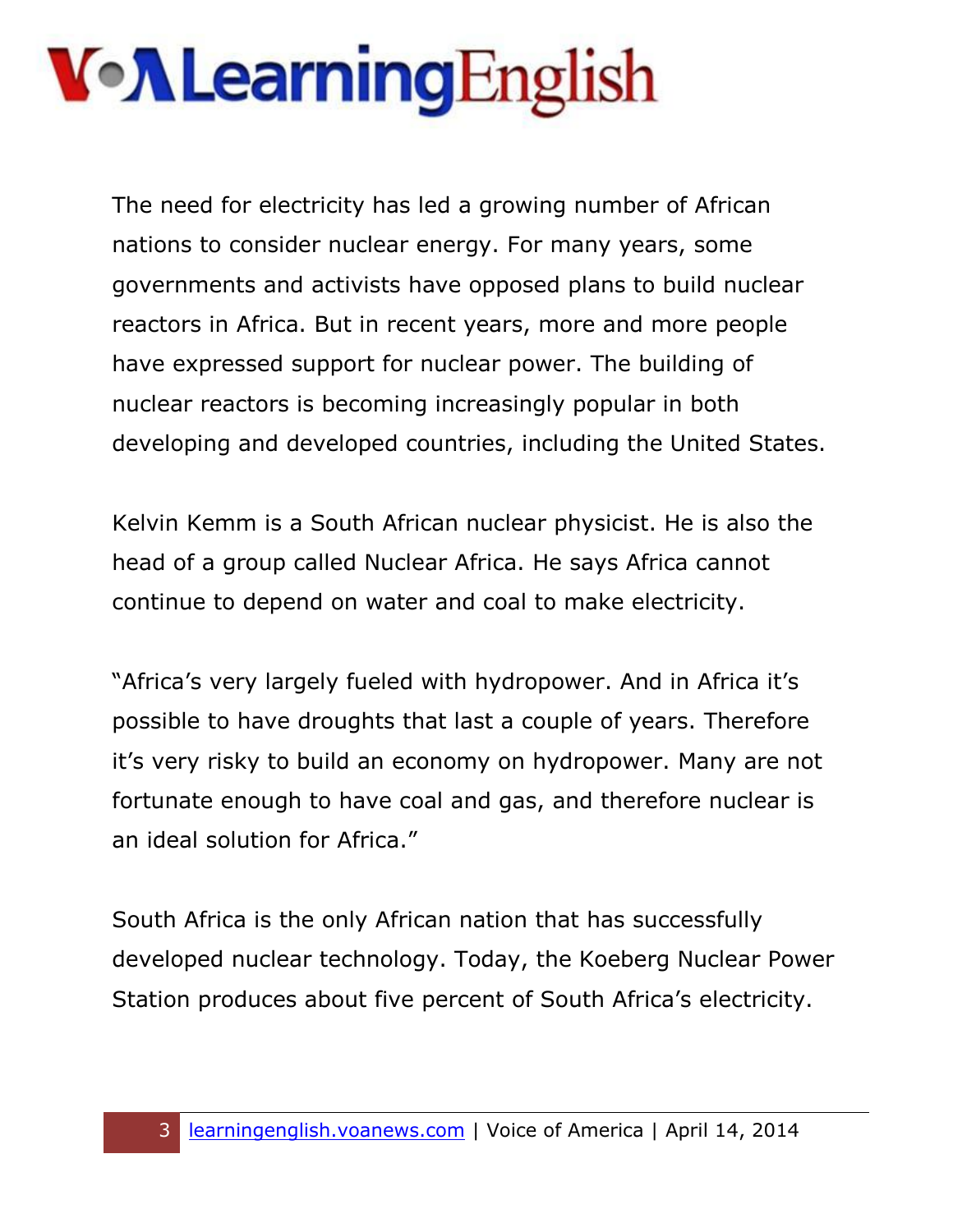President Jacob Zuma recently said he wants more nuclear power to reduce his nation's dependence on coal.

"We expect to conclude the procurement of 9,600 megawatts of nuclear energy."

#### **Kenya, Nigeria Want Nuclear Power**

Kenya and Nigeria say they want to build nuclear power centers to meet rising electricity needs from their growing populations.

Kelvin Kemm says the power needs are so great that traditional methods of producing power cannot meet the demand the way nuclear power can.

"They need to double electricity consumption immediately, and then double it again, and again, and again, and again for their people."

Critics of nuclear energy say it is not always safe. They note the nuclear disasters at Fukushima in Japan, and Chernobyl in the former Soviet Union. But those concerns may not be heard over the rising demand for electricity.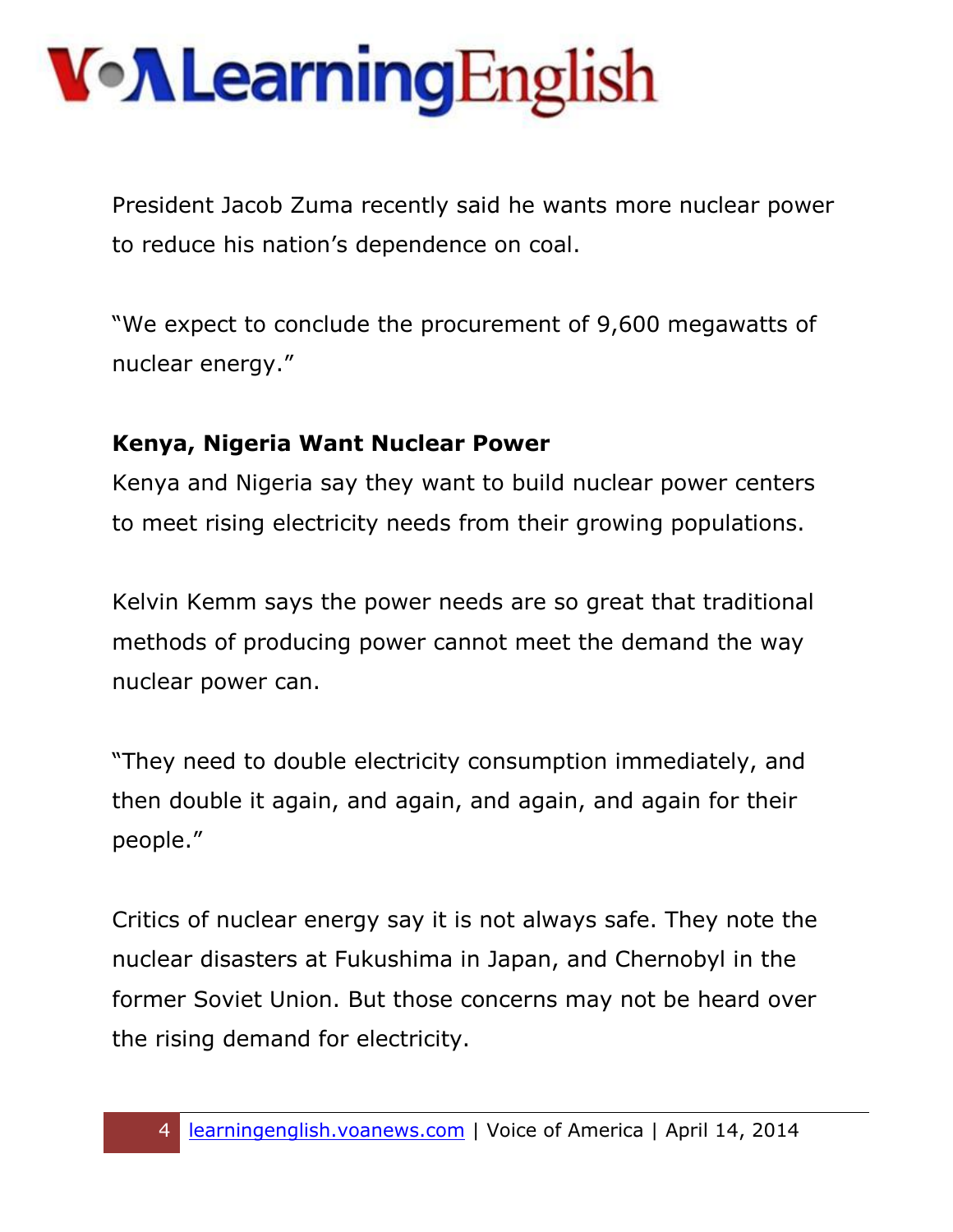Experts say it will be years before African nations can meet their energy needs, either with nuclear power or other sources.

#### **Activists: Nuclear Centers Bring Risks**

Experts say more than 600 million people in Africa are not connected to electrical power lines. They think nuclear power will solve the problems of the growing continent. But some activists are worried about the cost, environmental damage and possible security issues.

Dominique Gilbert lives near the Pelindaba Nuclear Research Center in South Africa. From the 1960s to the 1980s, government researchers developed nuclear bombs there.

Ms. Gilbert helped launch a group called the Coalition Against Nuclear Energy/South Africa. She is worried that the government is moving too quickly on its plans for more nuclear power without telling people about the risks.

"Unfortunately, there hasn't been that much information spread around the general public about the dangers of nuclear, and certainly the costs of nuclear. So it's not just health. But we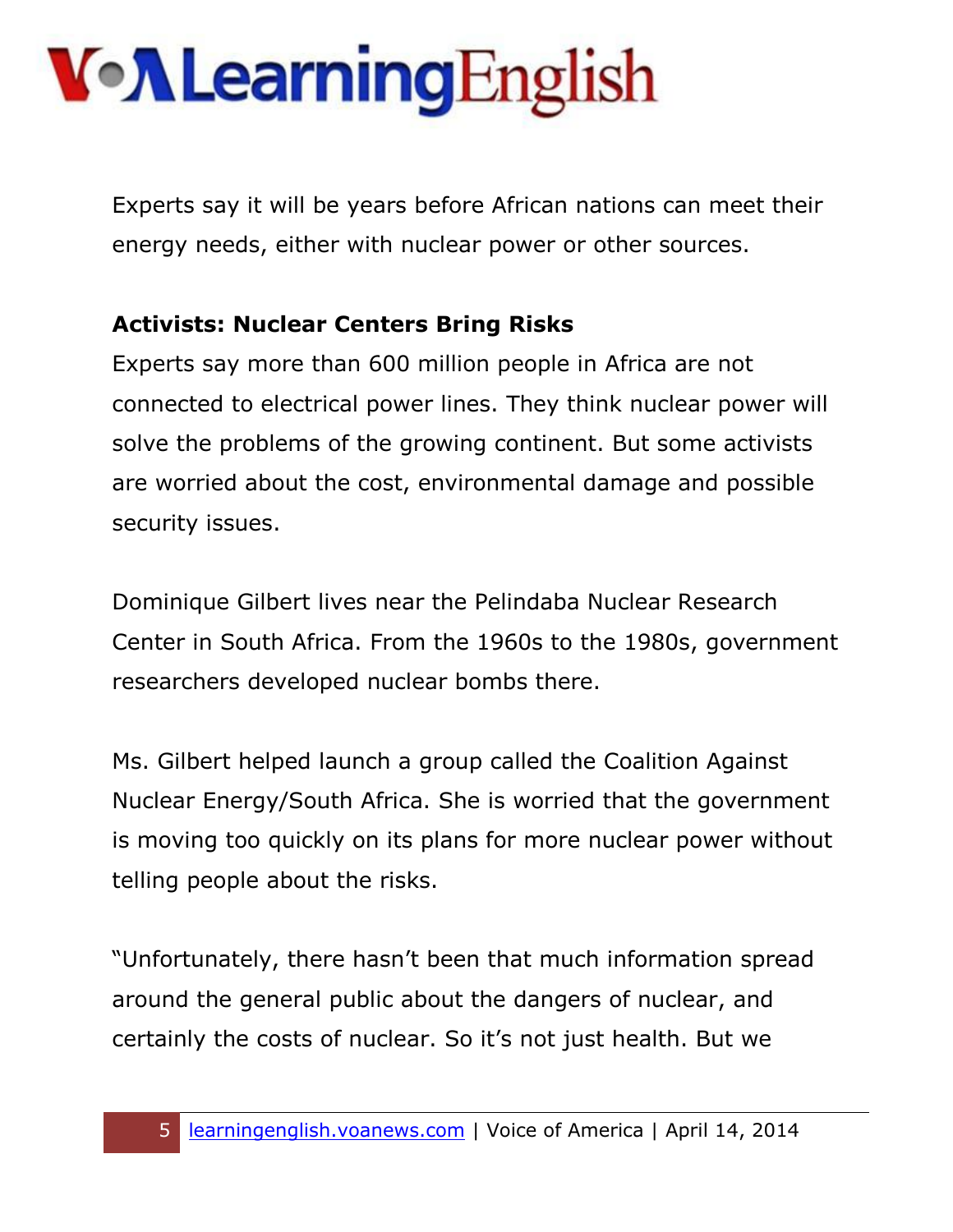believe it will bankrupt this country. It's, it's totally and utterly unaffordable."

Dominique Gilbert says South Africa has done little to study the effects of nuclear energy on communities near nuclear power centers. And she says the government has failed to educate people about the possible dangers of nuclear power.

Activists around the world have been worried about the risk of radiation exposure for many years. But some experts believe nuclear fuel creates fewer health risks than the burning of coal. South Africa burns a great deal of coal to produce electricity.

We heard from Kelvin Kemm earlier in the program. He is a nuclear physicist and head of the group Nuclear Africa. He says people have been given misleading information about the safety of nuclear power.

"Of all the energy sources that there are, nuclear has shown itself to be the safest. And it's quite amazing how much of a public misconception there is about this. That there's been absolute scare tactics developed."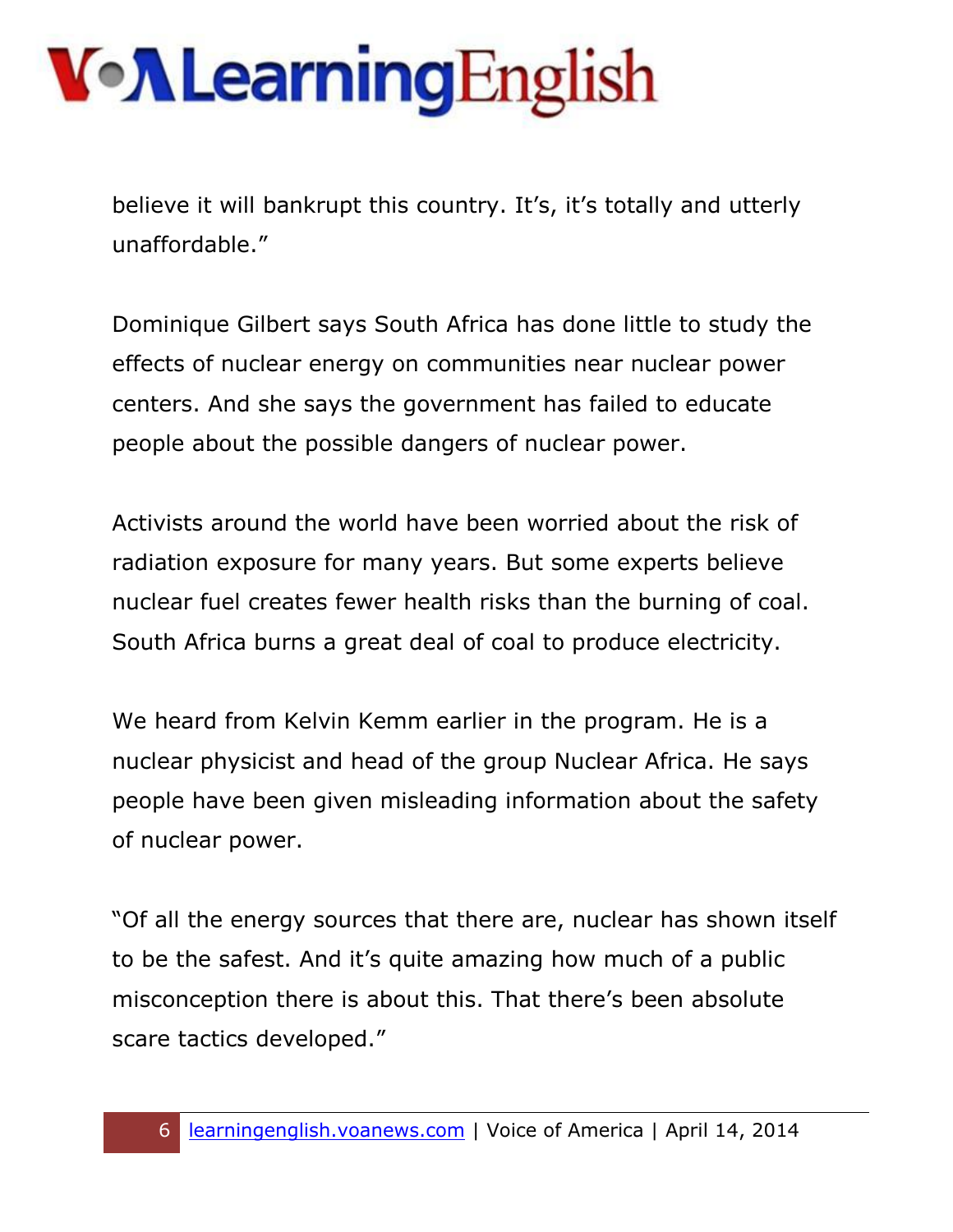But perhaps the biggest concern about a nuclear-powered African continent is a lack of security in many African nations. Activists are worried that nuclear reactors are likely targets of attack. Dominique Gilbert is especially worried about the possible theft of nuclear materials for weapons.

"There's a lot of conflict and political tension in Africa, a lot of increasing terrorist activity in particularly north and central Africa, crime syndicates operating."

Knox Msebenzi is the Managing Director of the Nuclear Industry Association of South Africa. He admits there are risks of building nuclear reactors in Africa. But he believes those risks can be controlled.

And that's our program for today. It was based on stories from reporters Anita Powell and Peter Cox in Johannesburg.

I'm Christopher Cruise reporting from VOA Learning English headquarters in Washington.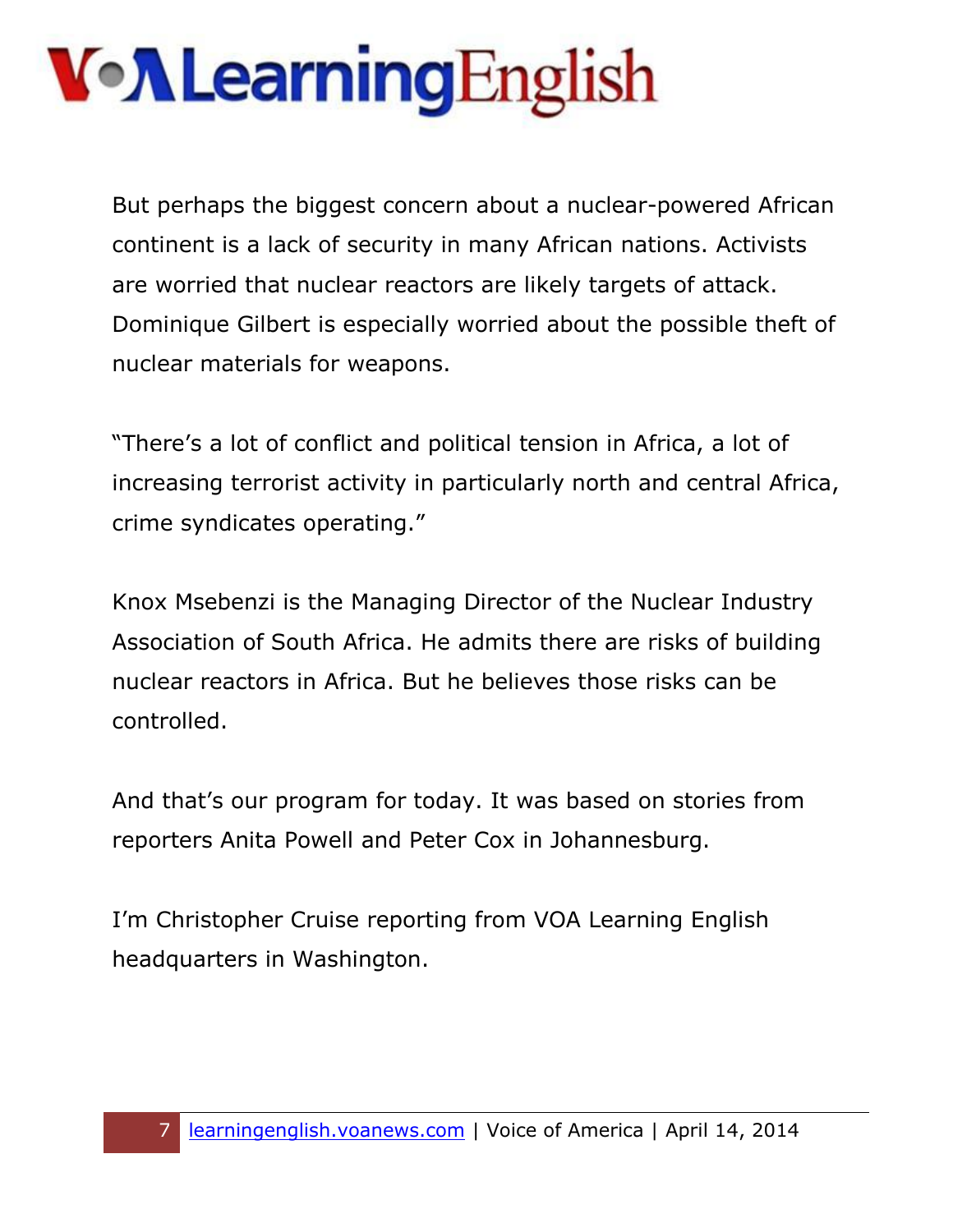

**Notes**